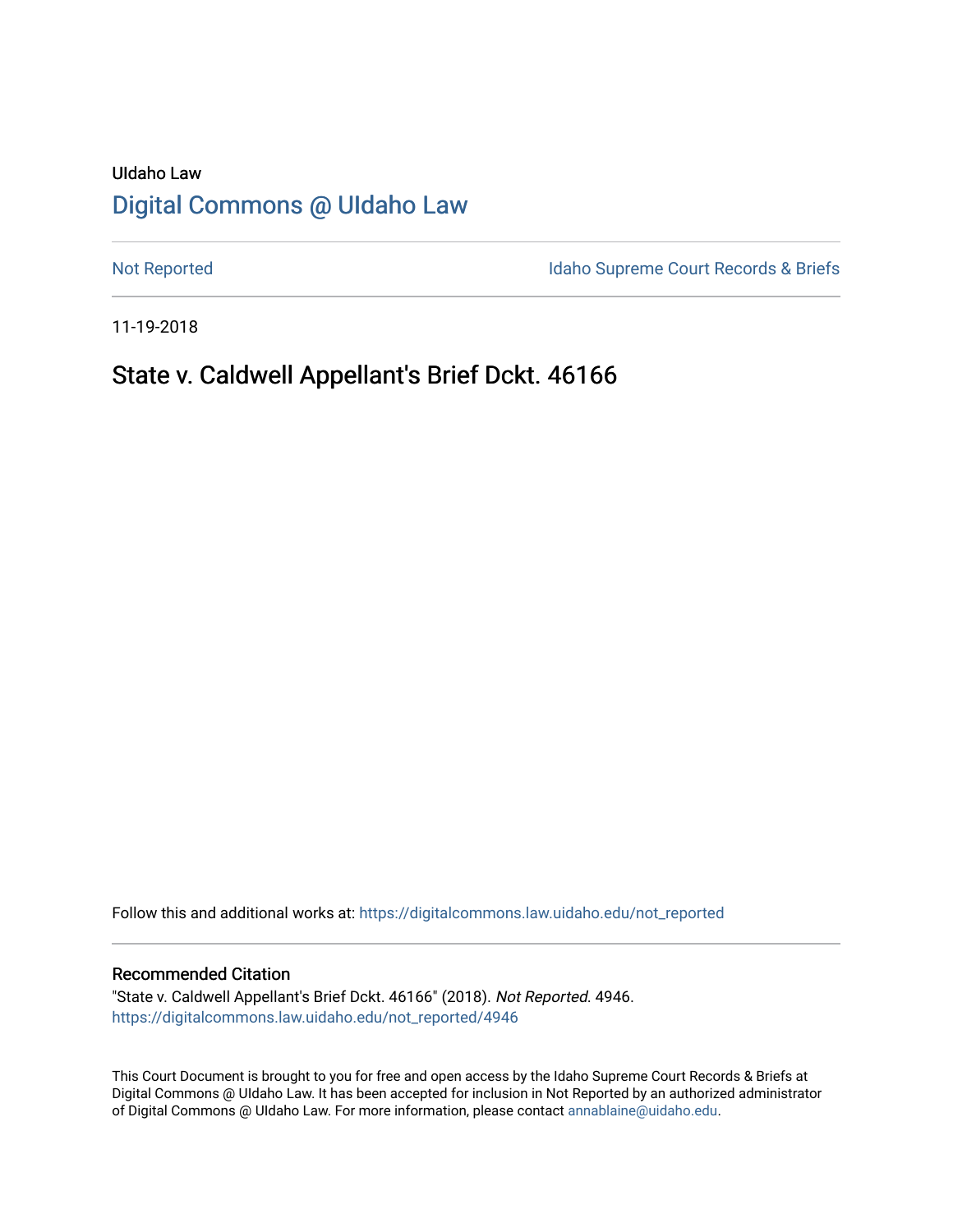Electronically Filed 11/19/2018 11:40 AM Idaho Supreme Court Karel Lehrman, Clerk of the Court By: Brad Thies, Deputy Clerk

ERIC D. FREDERICKSEN State Appellate Public Defender I.S.B. #6555

KIMBERLY A. COSTER Deputy State Appellate Public Defender I.S.B. #4115 322 E. Front Street, Suite 570 Boise, Idaho 83702 Phone: (208) 334-2712 Fax: (208) 334-2985 E-mail: documents@sapd.state.id.us

### IN THE SUPREME COURT OF THE STATE OF IDAHO

| STATE OF IDAHO,       |                                |
|-----------------------|--------------------------------|
| Plaintiff-Respondent, | NO. 46166                      |
| V.                    | ELMORE COUNTY NO. CR-2017-2851 |
| AMBER R. CALDWELL,    | <b>APPELLANT'S BRIEF</b>       |
| Defendant-Appellant.  |                                |

## STATEMENT OF THE CASE

#### Nature of the Case

Amber Caldwell was convicted upon her plea of guilty to possession of a controlled substance and the district court sentenced her to five years, with two years fixed, and retained jurisdiction. Following a successful rider, the district court suspended her sentence and placed Ms. Caldwell on probation. On appeal, Ms. Caldwell claims her underlying sentence is excessive in light of the mitigating circumstances of her case, representing an abuse of the district court's sentencing discretion.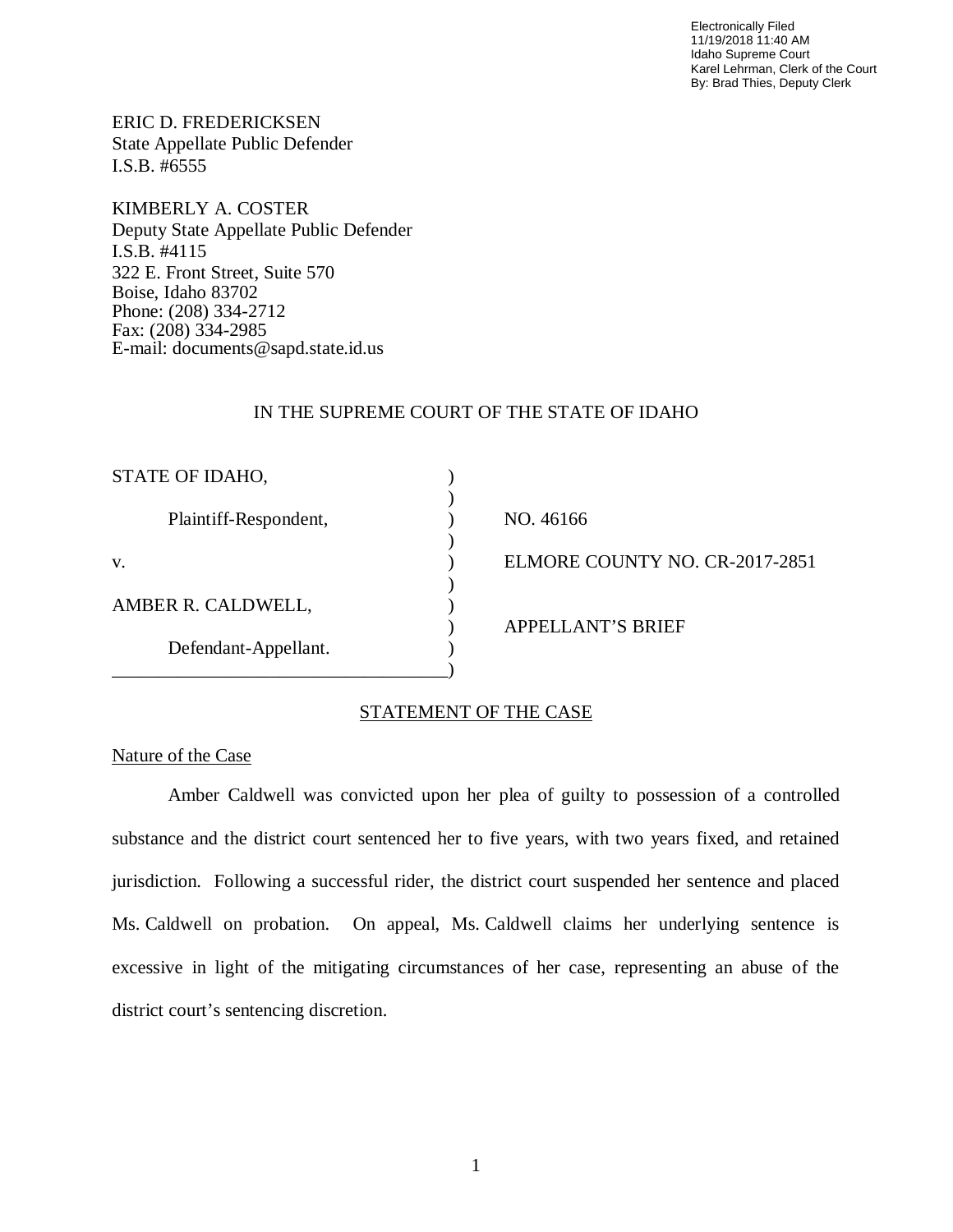#### Statement of the Facts and Course of Proceedings

Ms. Caldwell had lived as a law-abiding, hard-working mother of four when, following a violent first marriage and while in the midst of a mean divorce in her second, she began using methamphetamine. (PSI, pp.8, 107-12.) In January of 2017, Ms. Caldwell pled guilty to a misdemeanor drug charge in Elmore County, which was her first, non-traffic related offense, ever. (PSI, pp.4, 8.) In September of 2017, she was arrested and charged in the instant case, Elmore County Case No. CR-2017-2851, with possession of methamphetamine, possession of drug paraphernalia, and driving without privileges. (R., pp.12, 28, 53; PSI, pp.4, 8.) Shortly after she posted bond in this case, Ms. Caldwell picked up new drug charges in Ada County, after she was found asleep at the wheel of her parked car, in possession of methamphetamine and a syringe, in Boise.<sup>[1](#page-2-0)</sup> (R., pp.4, 41; PSI, pp.4, 8.)

Pursuant to an agreement with the State, Ms. Caldwell pled guilty to the felony drug possession charge; in exchange, the State dismissed the remaining counts in this case and agreed to drop its prosecution of a related but separate case that alleged Ms. Caldwell brought drug contraband with her into the jail.<sup>[2](#page-2-1)</sup> (12/18/17 Tr., p.5, L.6 – p.6, L.25; R., pp.61, 73.) Ms. Caldwell then applied for the drug court program but was denied. (4/2/18 Tr., p.13, Ls.1-7.) At sentencing, and consistent with the plea agreement, the State asked the district court to impose a term of six years, with three years fixed, and retain jurisdiction. (4/2/18 Tr., p.13, Ls.1-7; R., p.61.) Ms. Caldwell asked for probation. (4/2/18 Tr., p.17, Ls.8-15.)

<span id="page-2-0"></span><sup>&</sup>lt;sup>1</sup> Ada County Case No. CR-01-17-43973; Ms. Caldwell pled guilty to possession of a controlled substance and DUI and was sentenced to five years, with two years fixed. (PSI, pp.4, 8.) Her sentence in the Ada County Case is the subject of a separate, pending appeal, Appeal No. 2018-46093.

<span id="page-2-1"></span> $2$  Elmore County Case No. CR17-2851. (PSI, p.3.)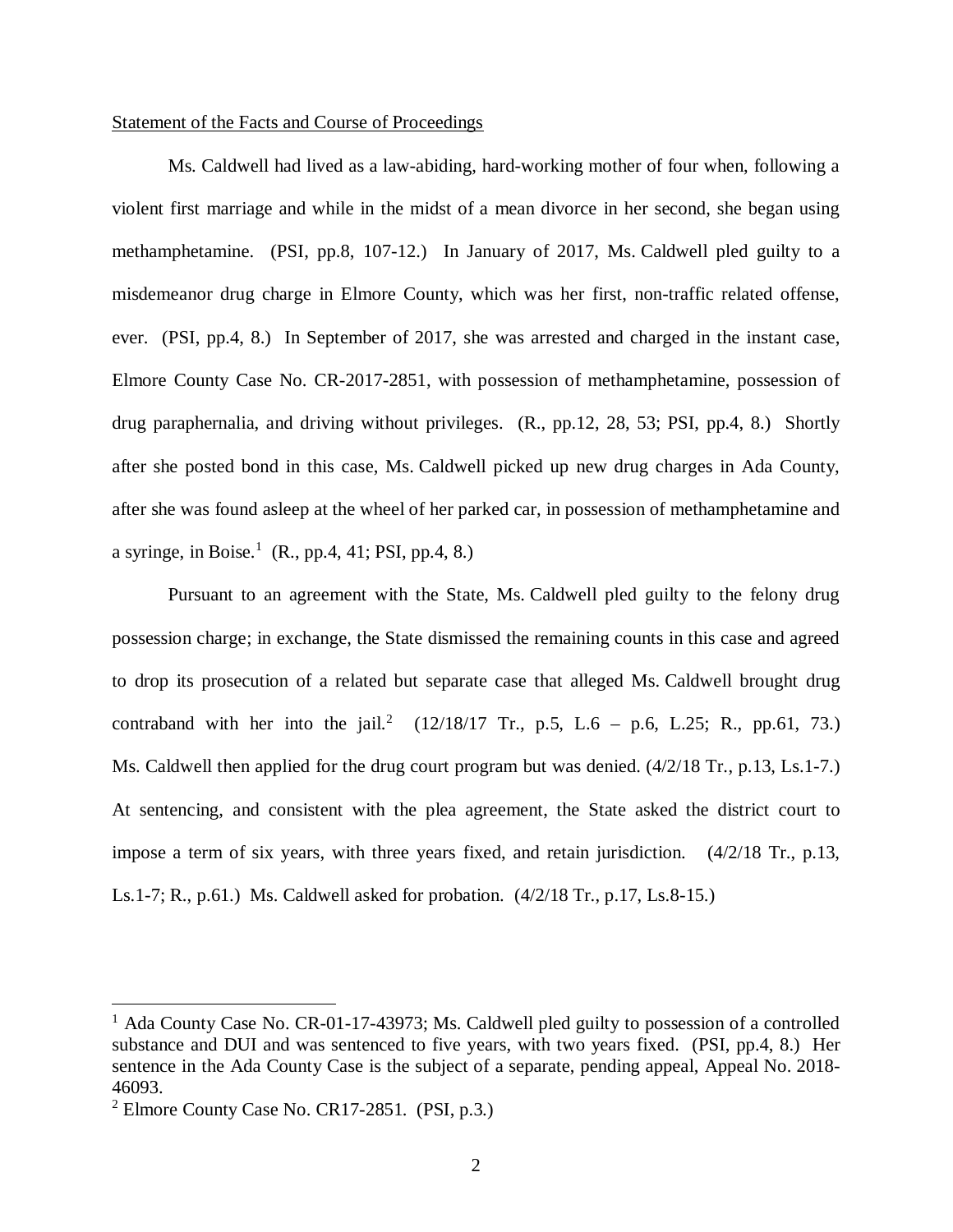The district imposed a unified sentence of five years, with two years fixed and retained jurisdiction.<sup>[3](#page-3-0)</sup> (R., p.94.) Ms. Caldwell filed a timely Notice of Appeal. (R., p.99.)

#### ISSUE

Did the district court abuse its discretion by imposing an excessive sentence of five years, with two years fixed, for possession of a controlled substance?

#### ARGUMENT

## The District Court Abused Its Discretion By Imposing An Excessive Sentence Of Five Years, With Two Years Fixed, For Possession Of A Controlled Substance

Ms. Caldwell successfully completed her rider and is currently on probation. She asserts her underlying sentence of five years, with two fixed, is excessive under the circumstances and represents an abuse of the district court's sentencing discretion.

#### B. Standard Of Review

Sentencing decisions are reviewed under the abuse of discretion standard. *State v. McIntosh*, 160 Idaho 1, 8 (2015). When the appellate court reviews an alleged abuse of discretion by the district court, the sequence of inquiry requires consideration of four essentials: whether the trial court: (1) correctly perceived the issue as one of discretion; (2) acted within the outer boundaries of its discretion; (3) acted consistently with the legal standards applicable to the specific choices available to it; and (4) reached its decision by the exercise of reason. *State v. Le Veque*, 164 Idaho 110, \_, 426 P.3d 461, 464 (2018). Ms. Caldwell claims the district court abused its discretion under the fourth, reasonableness, prong of this standard.

<span id="page-3-0"></span> $3$  Ms. Caldwell has since completed her rider and on October 25, 2018, the Elmore County district court judge suspended her sentences and placed her on probation. *See* "Order Suspending Sentence After Retained Jurisdiction And Order Of Probation," filed October 25, 2018. Ms. Caldwell is filing a Motion to Augment the Record with a copy of the Order contemporaneously with her Appellant's Brief.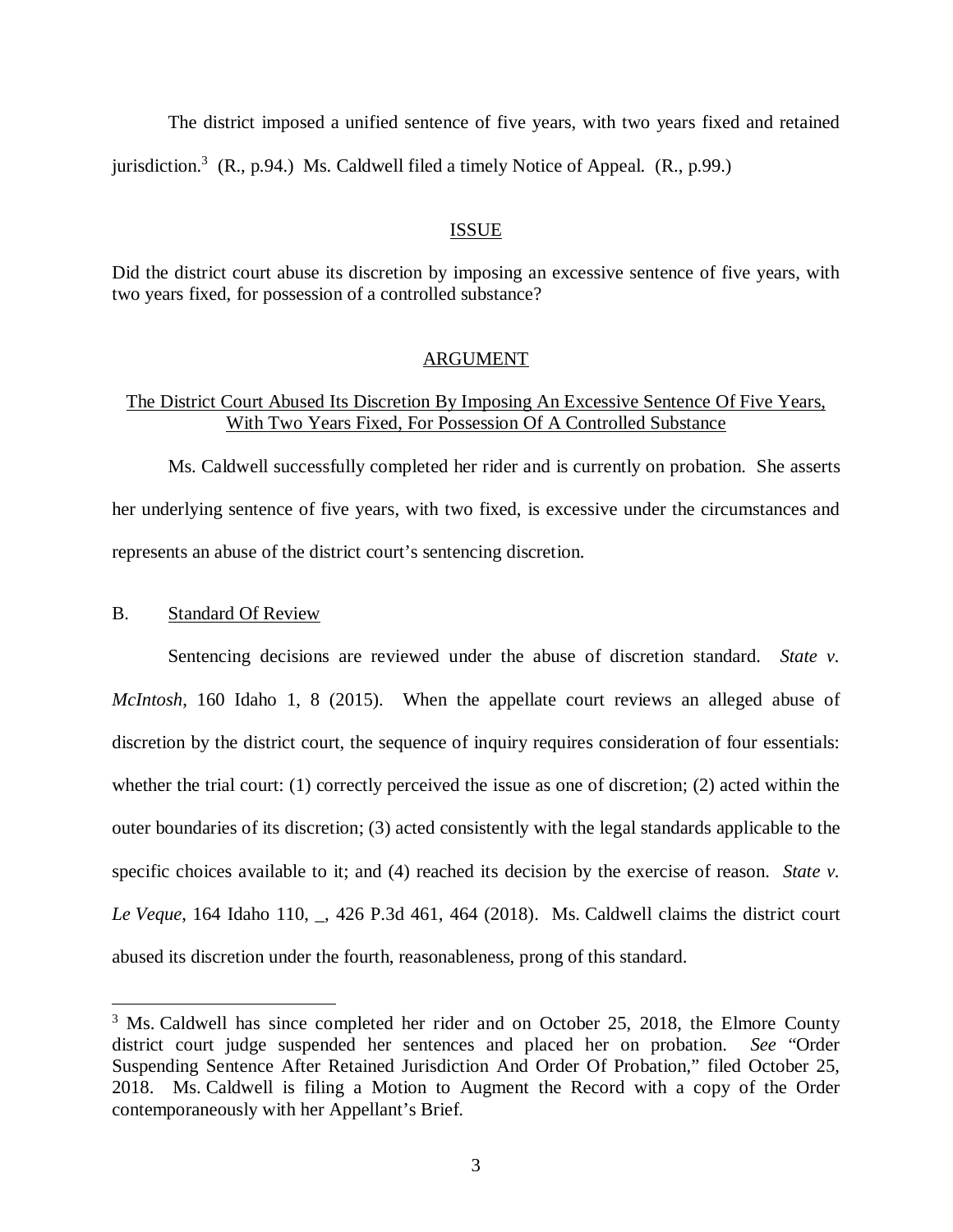When reviewing the reasonableness of a sentence the appellate court conducts an independent examination of the record, "having regard for the nature of the offense, the character of the offender and the protection of the public interest." *State v. Shideler*, 103 Idaho 593, 594 (1982). A sentence is reasonable if it appears necessary to accomplish the primary objective of protecting society and to achieve any or all of the related goals of deterrence, rehabilitation or retribution. *State v. Lundquist*, 134 Idaho 831, 836 (2000). A sentence is unreasonable, representing an abuse of discretion, if the sentence is excessive under any reasonable view of the facts. *State v. Nice*, 103 Idaho 89, 90 (1982).

## C. Ms. Caldwell's Unified Sentence Of Five Years, With Two Years Fixed, Is Unreasonable Given The Mitigating Facts Of Her Case

Based on an independent review of the record, this Court should conclude that the sentence imposed in this case – five years with two years fixed – is excessive and therefore unreasonable, given the mitigating facts in this case. Ms. Caldwell was twenty-nine at the time of sentencing. (PSI, pp.3, 91.) Prior to her recent drug problem, she had lived her life as a lawabiding individual and a caring mother to her four children. (PSI, pp.8, 107-12.) Friends and family knew Ms. Caldwell to be strong-willed and fiercely devoted to her family. (PSI, pp.8, 107-12.) She worked as a respected realtor and had her own home; before that she worked in the service industry, at restaurants, rarely missing work. (PSI, p.107.) She was dedicated to her children, regularly attending school meetings regarding their education; she cooked for her family and arranged play dates for her children. (PSI, p.107.)

But Ms. Caldwell also bore emotional scars from a childhood of physical abuse suffered at the hands of her own father, and from her first marriage, entered at the age of nineteen, which was marred with violence; Ms. Caldwell has since struggled with symptoms of PTSD, Anxiety,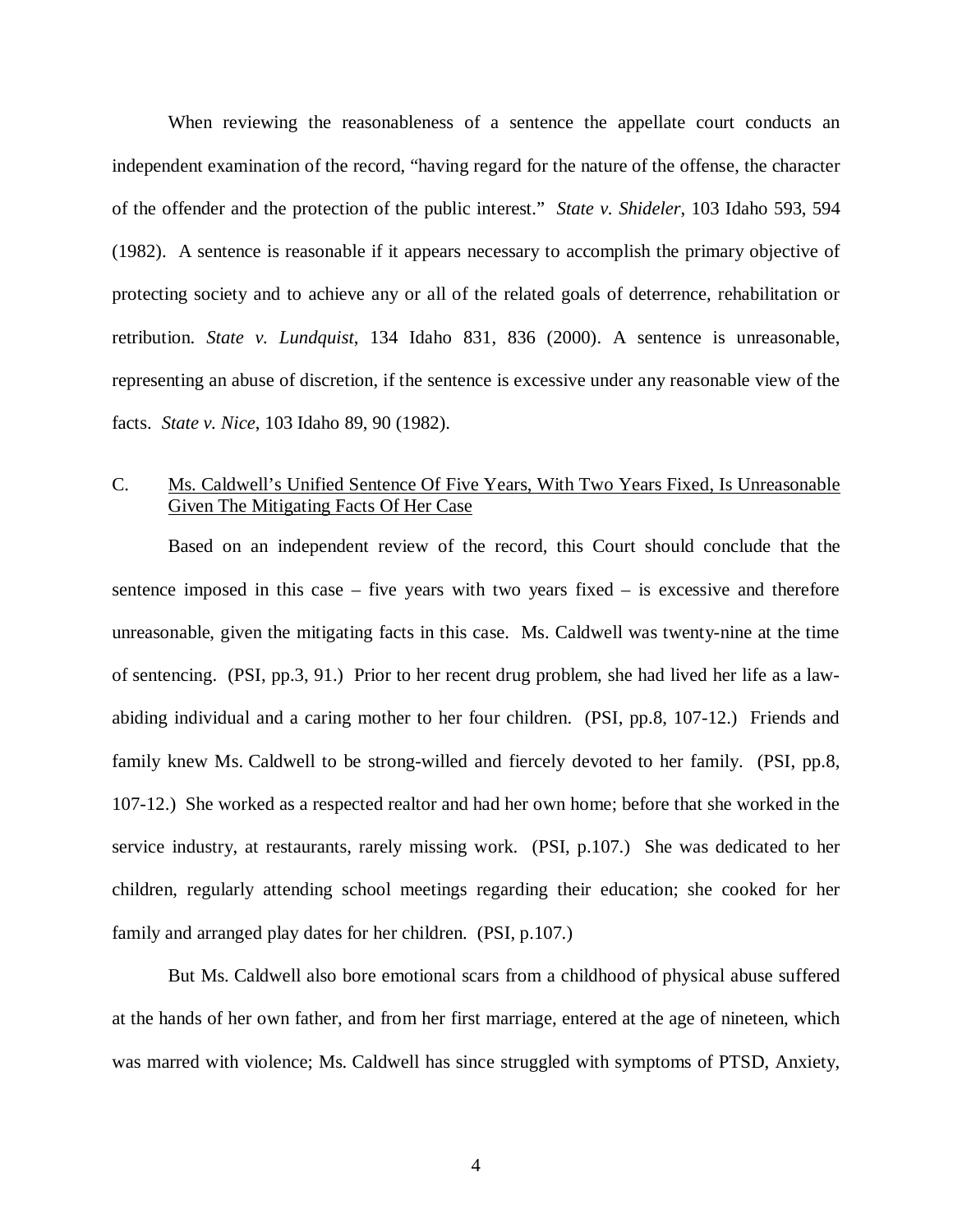and Depression. (PSI, pp.107-12.) As the letter from her mother to the district court explains,

the past year of Ms. Caldwell's life had been especially difficult:

Amber married a service man who had taken her to Italy. Soon after, their relationship became abusive to the point, in my opinion, of her being tortured …

The mental and physical degradation she tolerated had crushed her. Trying to move on and care for the children she became a respected real estate agent in the community. However, a mean divorce continued to erode her stamina. Succumbing to low self-esteem and unhealthy associations, Amber acknowledges she has made wrong choices. She recognizes that her family, reputation and job have all suffered from her choices. She has also stated that she "wants to do things right this time so she doesn't become overwhelmed again."

(PSI, p.108.)

Her eldest child's father, who remains a good friend to Ms. Caldwell, provided a similar

description of the precipitating events:

Following a string of personal tragedies, including surviving a violent marriage, the near loss of her fourth child, and almost losing her own life due to surgical complications a few months later, she has been struggling to get back to herself. In desperation and trying to keep up with being a single mother of four, she ended up turning to substances to cope and be productive.

(PSI, p.111.)

The GAIN evaluation noted Ms. Caldwell's untreated mental health and substance abuse issues, and concluded that Ms. Caldwell was motivated to make changes. (PSI, pp.98, 101.) Ms. Caldwell reported she had "quit using [illegal] substances and is about 100% ready to remain abstinent." (R., p.97.) The GAIN notes that Ms. Caldwell will need help to understand her addiction and to develop tools to avoid relapse, and to address the mental health issues that put her continued sobriety at risk. (PSI, p.99.) Ms. Caldwell had started work to make these changes prior to sentencing; while housed in the Elmore County Jail she completed the Life Skills program, the Anger Management class, a Parenting class, and the jail's Relapse Prevention program. (R., pp.85-90.)